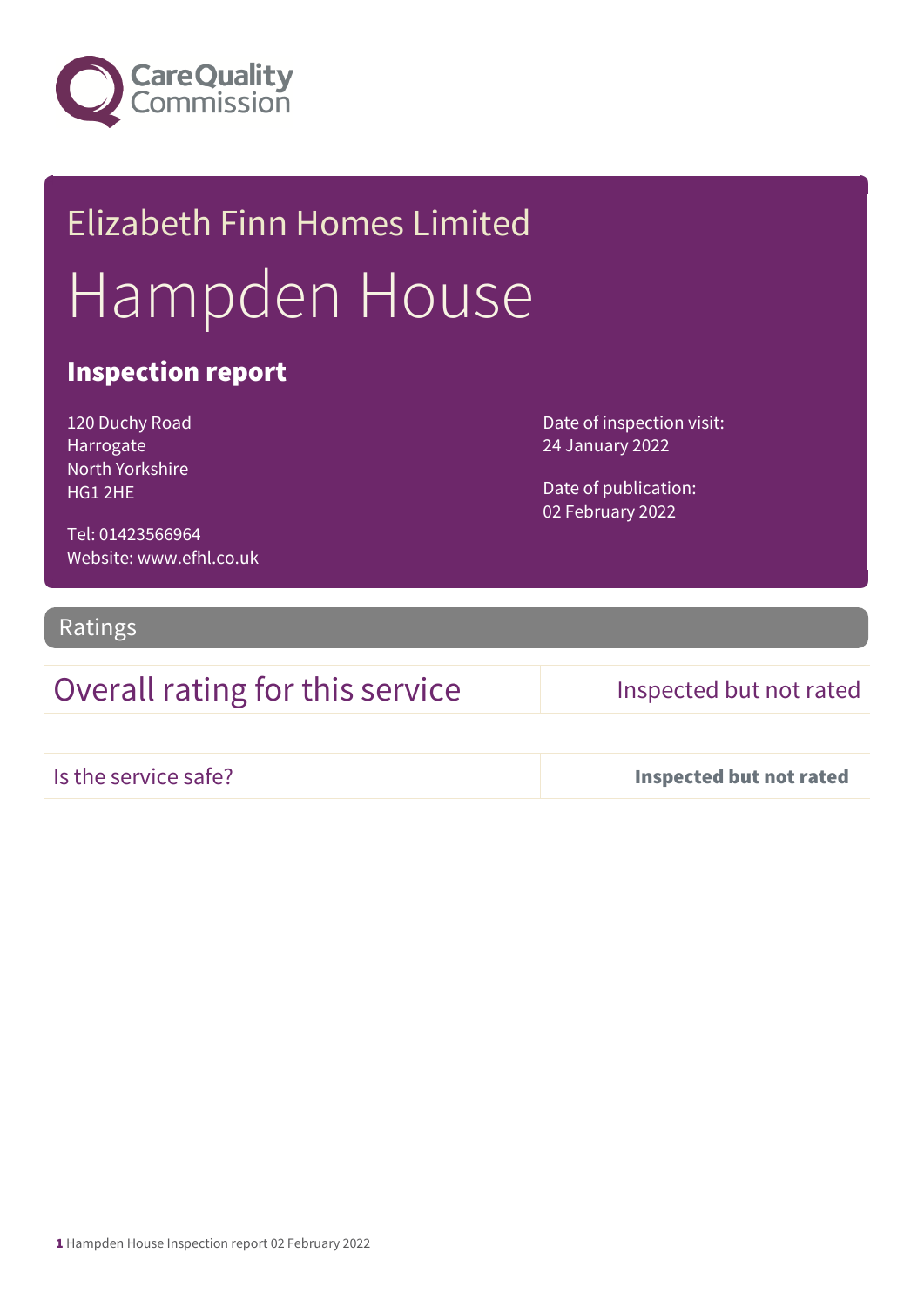## Summary of findings

### Overall summary

Hampden House is a residential care home providing personal and nursing care to up to 66 people. The service provides support to people over the age of 65. At the time of our inspection, 42 people were using the service.

Hampden House was clean, tidy and free from mal odour. There was a robust cleaning schedule in place.

Visitors were screened to manage the risk of COVID-19 infection transmission. All visitors had to complete a COVID-19 test, wear personal protective equipment (PPE) and act in line with the home's guidelines.

People were supported to maintain social distancing and furniture in communal areas had been rearranged to support this.

Testing for COVID-19 was completed in line with guidelines for people living at Hampden House and staff.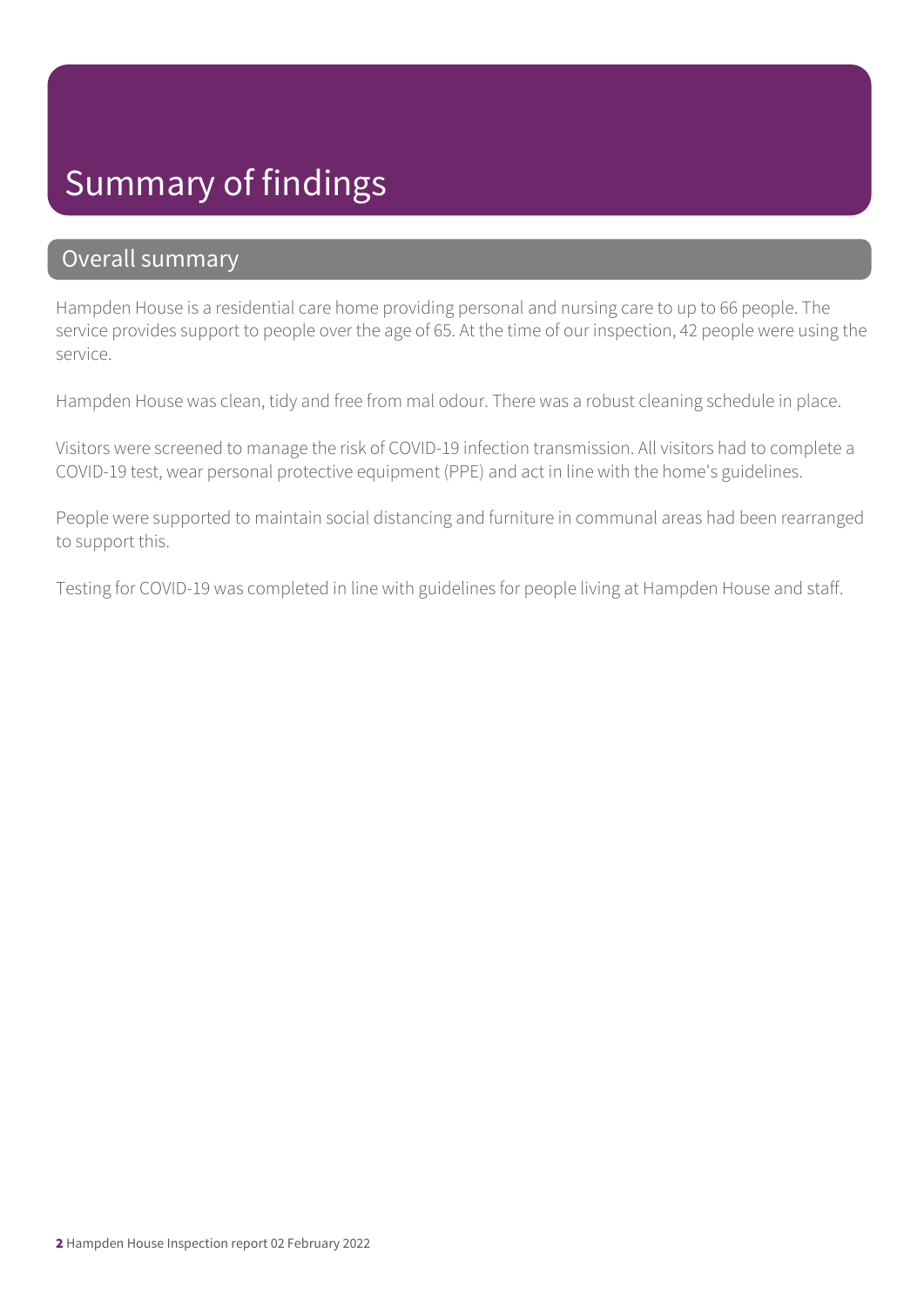### The five questions we ask about services and what we found

We always ask the following five questions of services.

Further information is in the detailed findings below.

Is the service safe? Inspected but not rated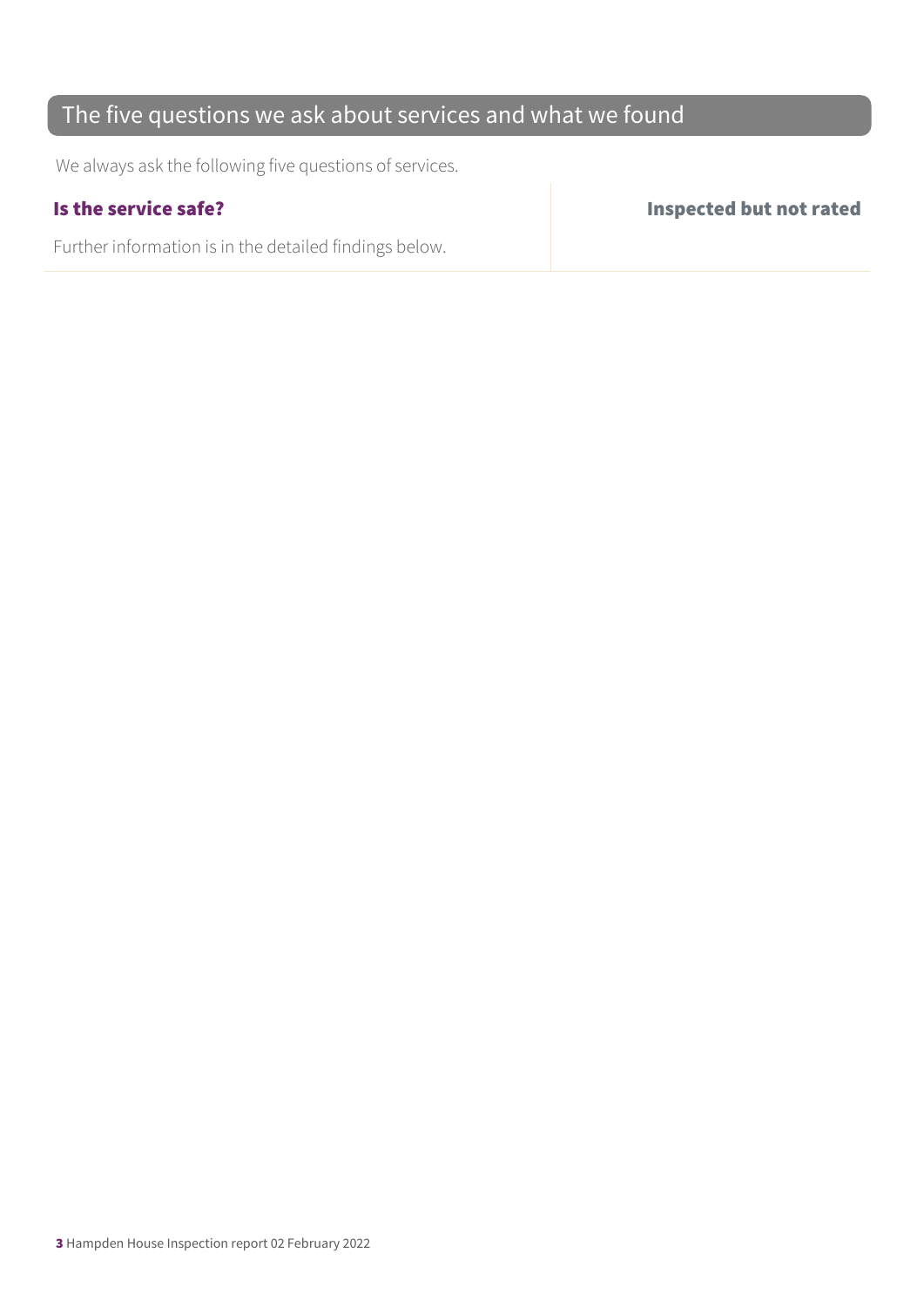

# Hampden House Detailed findings

## Background to this inspection

We carried out this inspection under Section 60 of the Health and Social Care Act 2008 as part of our regulatory functions. This inspection was planned to check whether the provider is meeting the legal requirements and regulations associated with the Health and Social Care Act 2008.

As part of the Care Quality Commission's response to care homes with outbreaks of COVID-19, we are conducting reviews to ensure that the Infection Prevention and Control (IPC) practice is safe and that services are compliant with IPC measures. This was a targeted inspection looking at the IPC practices the provider has in place. We also asked the provider about any staffing pressures the service was experiencing and whether this was having an impact on the service.

This inspection took place on 24 January 2022 and was announced. We gave the service one working day notice of the inspection.